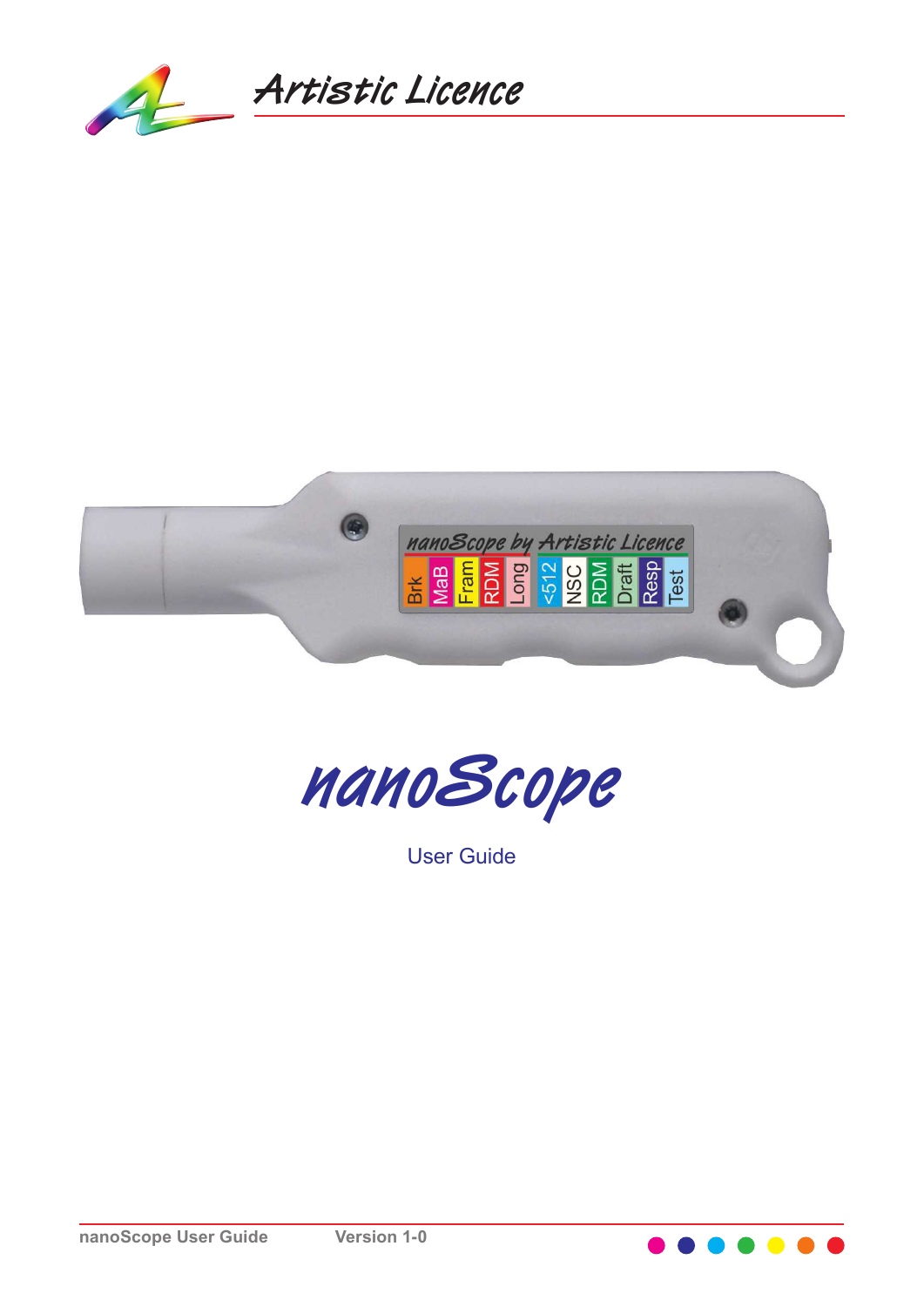Download the user guide by scanning the following QR code:



Copyright © Artistic Licence Engineering Ltd. All rights reserved.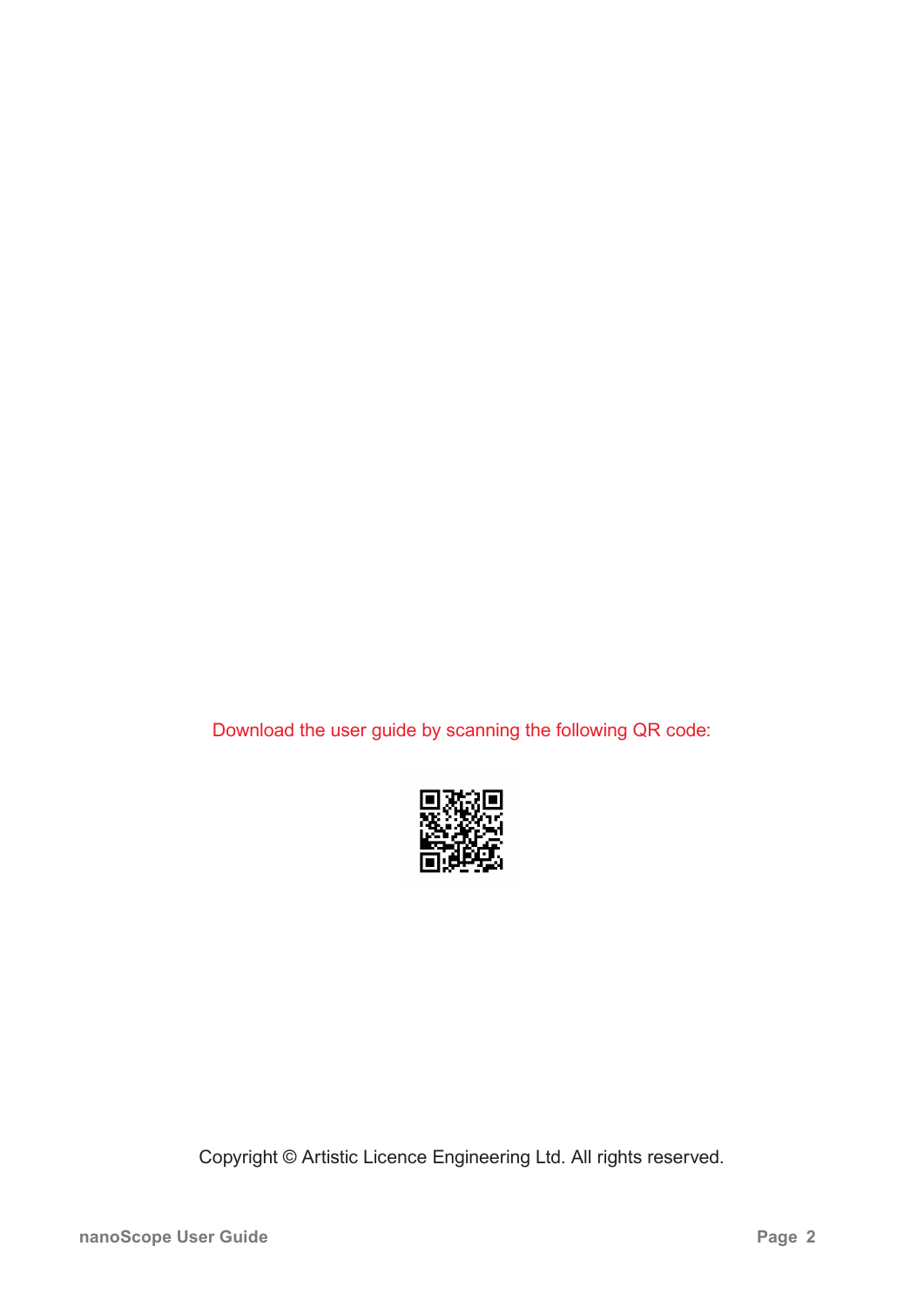## **Overview**

nanoScope is a battery powered analyser and pixel mimic for DMX512 and RDM. The only user control is a three way switch on the rear face of the product. In the centre position nanoScope is switched off and the internal batteries are disconnected. Switching to the left selects Pixel mode, while switching to the right selects Analysis mode.

#### **Connections**

nanoScope connects via an inbuilt 5-pin XLR. Pins 4 & 5 are not connected. The product has an internal terminator so should be connected in place of an existing terminator during testing.

#### Power

nanoScope is powered by two AAA batteries. Access to the battery chamber is gained by removing the two screws and gently slipping the module out of the case. Continuous operation of around 48 hours is achieved using good quality batteries. nanoScope implements an advanced power saving system whereby it sleeps in the absence of a DMX512 signal for more than 1 second and immediately wakes when it is plugged into a DMX signal. Sleep mode does consume battery power so owners are advised to switch off the product between uses. It is advisable to remove the batteries if the product is not being used for a long period. If the product strobes when switched on, this means that the batteries are depleted and need changing.

### **Pixel Mode**

At power on, nanoScope indicates Pixel mode is selected with a half-second red flash.

In Pixel mode, nanoScope samples the first three data slots of the zero start code data and displays it as a colour mix as follows:

- Data Slot 1 Red
- Data Slot 2 Green
- Data Slot 3 Blue

### **Analysis Mode**

At power on, nanoScope indicates Analysis mode is selected with a half-second blue flash.

In Analysis mode, nanoScope samples the DMX512 signal continuously and displays its finding with a multi-coloured pulse sequence.

The sequence always starts with a long (4s) pulse which gives the headline: green is good and red is bad. Additional information on the composition of the DMX512 signal is often available. This is displayed as a sequence of shorter (half-second) pulses as shown on the product label (below). Warm colours are used to indicate problems while cold colours are informational.

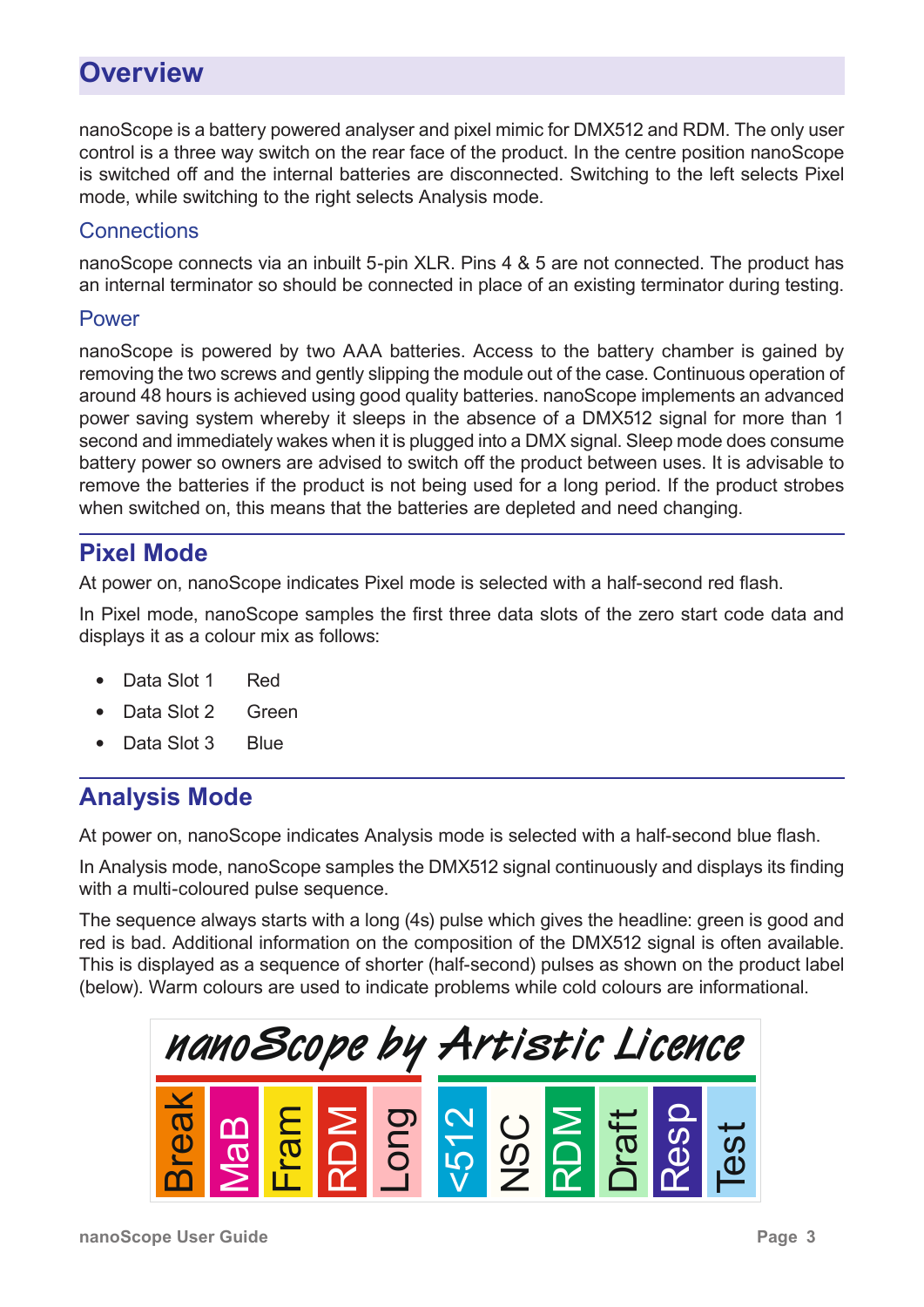

The diagram above shows the anatomy of a DMX512 packet. It can be helpful to bear this in mind when interpreting nanoScope's coloured pulse trains (explained in detail below). Note that the same colour coding scheme has been used where relevant.

#### Orange: Break error

The orange pulse will be displayed if any DMX frames are detected with a break time of under 88uS. The break is a logic low synchronisation signal that flags the beginning of a new frame of DMX512. Modern DMX transmitters generate a break in excess of 176uS. This is because inline processing equipment such as splitters are allowed to shorten the break by up to 88uS. nanoScope's timing analyser is accurate to 500nS.

If a break of less than 88uS is detected, there is a problem. It could be a design flaw in the console or it could be a problem with the splitters.

- **G** Hint 1: Plug nanoScope into the direct output from the console. If that shows no error, move down the DMX distribution until you identify the problem equipment.
- **G** Hint 2: A missing terminator can cause break timing to mis-report.
- **G** Hint 3: See 'Note on mis-wired connectors' (page 7).

#### Magenta: MaB error

The magenta pulse will be displayed if any DMX frames are detected with a MaB time of under 8uS. MaB stands for Mark after Break. It is the logic high gap between the break and the start code. Modern DMX transmitters generate a break in excess of 12uS.

If a break of less than 8uS is detected, there is a problem. It could be a design flaw in the console or it could be that the console was designed to the original (pre 1990) standard which allowed a MaB of 4uS. nanoScope's timing analyser is accurate to 500nS.

- **C** Hint 1. Plug nanoScope into the direct output from the console. If that shows no error, move down the DMX distribution until you identify the problem equipment.
- Hint 2. See 'Note on mis-wired connectors' (page 7).

#### Yellow: Framing error

The yellow pulse will be displayed if any DMX frames are detected with a framing error. Each slot of a DMX512 packet is framed by a logic low start bit and two consecutive logic high stop bits. As the stop bits are logic high they are indistinguishable from the inter byte delay.

Many DMX receivers will handle data with only one stop bit although DMX will fail completely if the start bits are missing.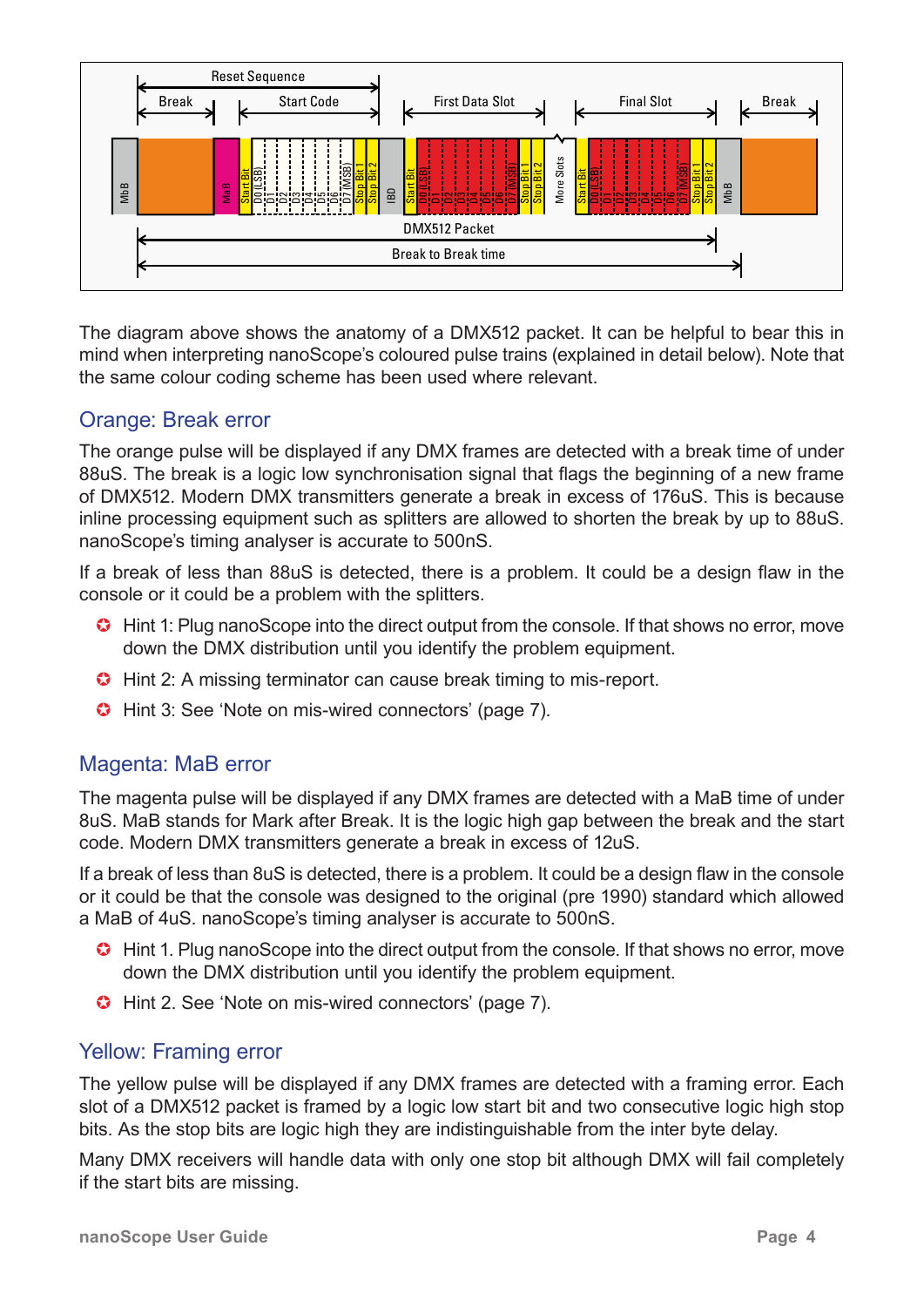There is one scenario when framing errors are expected and are not a fault. This is in the RDM discovery process.

- G Hint 1: If you see Framing errors on a DMX512 network that is not using RDM, it is a fault. Move nanoScope along the DMX distribution until you identify the problem equipment.
- **G** Hint 2: If you see Framing errors when you are using RDM this is expected during discovery. You should see the Framing errors subside once the console has discovered all the fixtures.
- **G** Hint 3: See 'Note on mis-wired connectors' (page 7).

#### Red: RDM error

The red pulse will be displayed if any RDM frames are detected with errors. A number of specific potential errors are tested:

- RDM Slot 1 Sub-Start Code !=1
- RDM Slot 2 Message Length field < 24
- RDM Checksum error
- RDM PDL (Slot 23) is  $!=$  (Slot 2) Message Length  $-24$
- RDM Command Class (Slot 20) contains an incorrect value
- Hint 1: RDM errors can be generated by badly wired DMX. See 'Note on mis-wired connectors' (page 7).
- $\bullet$  Hint 2: If the cabling is good, then it is highly likely that the problem is caused by a software fault in either controller or fixtures. Start by connecting nanoScope, in isolation, to the lighting console or Ethernet to DMX node. Gradually connect fixtures until you isolate the culprit.

#### Pink: Long packet error

The pink pulse will be displayed if any DMX frame with more than 512 data slots is detected. The DMX512 standard allows any number of data slots from 0 to 512 (the lower limit is subject to additional timing constraints).

**G** Hint 1: Long packets are rarely caused by cable problems and can indicate a damaged line driver in the lighting console or ethernet-to-DMX converter.

#### Cyan: Short packet advisory

The cyan pulse will be displayed if any zero start code DMX frame with less than 512 data slots is detected. This is an advisory and does not indicate a fault. The DMX512 standard allows any number of data slots from 0 to 512 (the lower limit is subject to additional timing constraints).

- G Hint 1: In many instances you will expect equipment to be outputting the full DMX512 payload of 512 data slots (channels). If you see the cyan advisory then check to see if the lighting console is configured to output a smaller number.
- **C** Hint 2: nanoScope only checks the zero start code frames for length.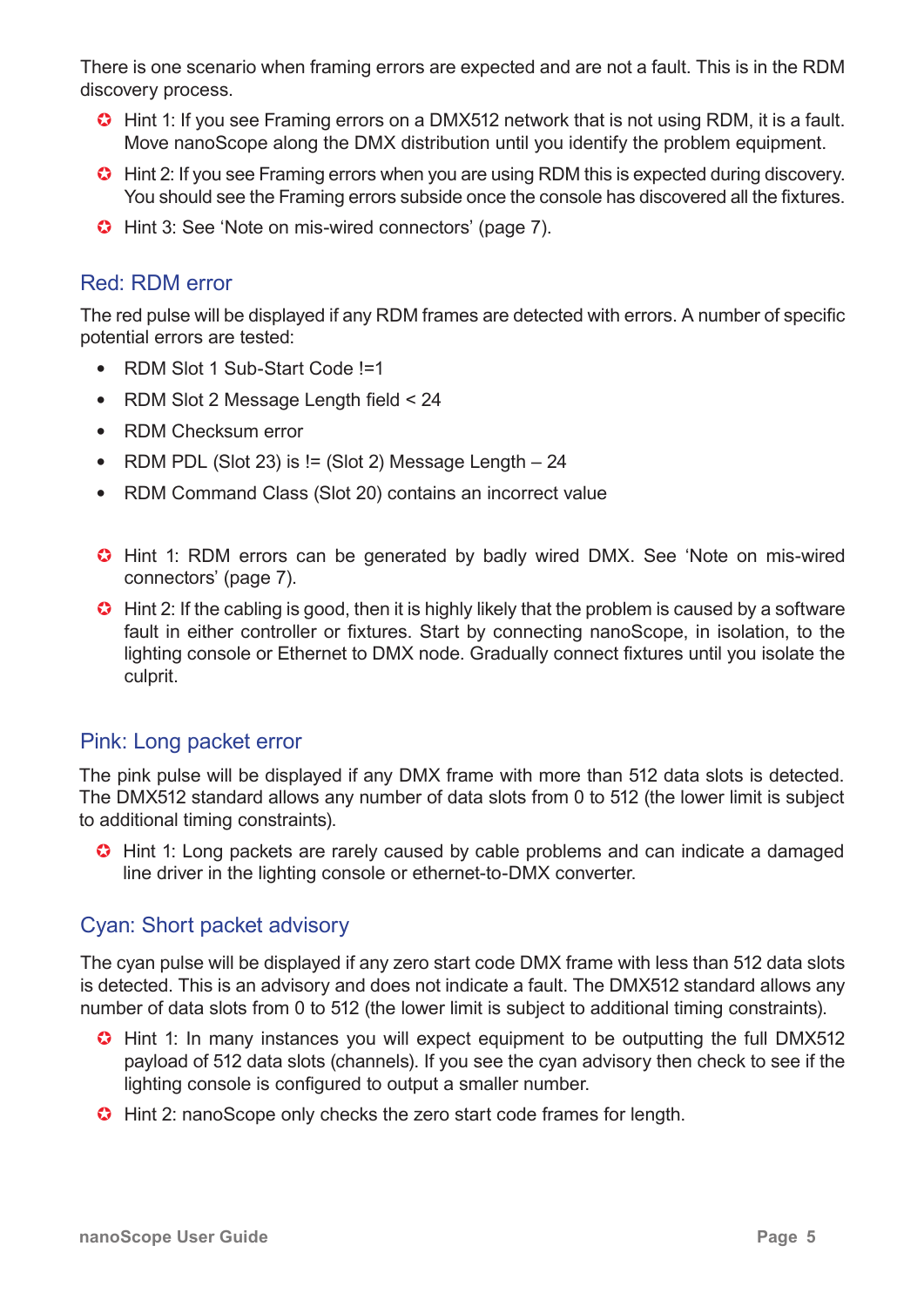#### Warm white: NSC advisory

The warm white pulse will be displayed if any non-zero start code (NSC) packets are detected. This is an advisory and does not indicate a fault. The exception is the following NSC packets, which do not trigger a white pulse as they have their own indicator:

- RDM (Start Code =  $204$ )
- Draft (Start Code =  $240$ )
- Test (Start Code =  $85$ )
- **G** Hint 1: There are numerous fixtures which do not correctly test for start codes. This means that any NSC packets are likely to make the fixture flicker.

#### Green: RDM controller advisory

The green pulse will be displayed if any RDM packet, sent by a controller, is detected. In this sense, 'controller' means lighting console or network-to-DMX512 converter.

This is an advisory and does not indicate a fault. If the data is faulty then this advisory will be accompanied by the red RDM error indication.

- **G** Hint 1: There are numerous fixtures which do not correctly test for start codes. This means that any RDM packets are likely to make the fixture flicker. If you have flickering fixtures then this is a likely cause. See if you can disable RDM in the controller.
- **G** Hint 2: In a working RDM network you expect fixtures to be responding to these controller packets. So you should expect to see green and blue pulses paired together.

#### Mint: RDM draft advisory

The mint pulse will be displayed if any Draft RDM packets are detected. Draft RDM uses start code 240 and was used prior to the release of RDM. It is still supported by some manufacturers.

**G** Hint 1: There are numerous fixtures which do not correctly test for start codes. This means that any RDM packets are likely to make the fixture flicker. If you are fault finding flickering fixtures then this is a likely cause. See if you can disable RDM in the controller.

#### Blue: RDM responder advisory

The blue pulse will be displayed if any RDM packet, sent by a responder, is detected. In this sense, 'responder' means lighting fixture.

This is an advisory and does not indicate a fault. If the data is faulty then this advisory will be accompanied by the red RDM error indication.

**G** Hint 1: In a working RDM network you expect fixtures to be responding to these controller packets. So you should expect to see green and blue pulses paired together.

#### Ice blue: Test packet advisory

The ice blue pulse will be displayed if any DMX test packet is detected.

This is an advisory and does not indicate a fault. If the data is faulty then this advisory will be accompanied by the long red error indication.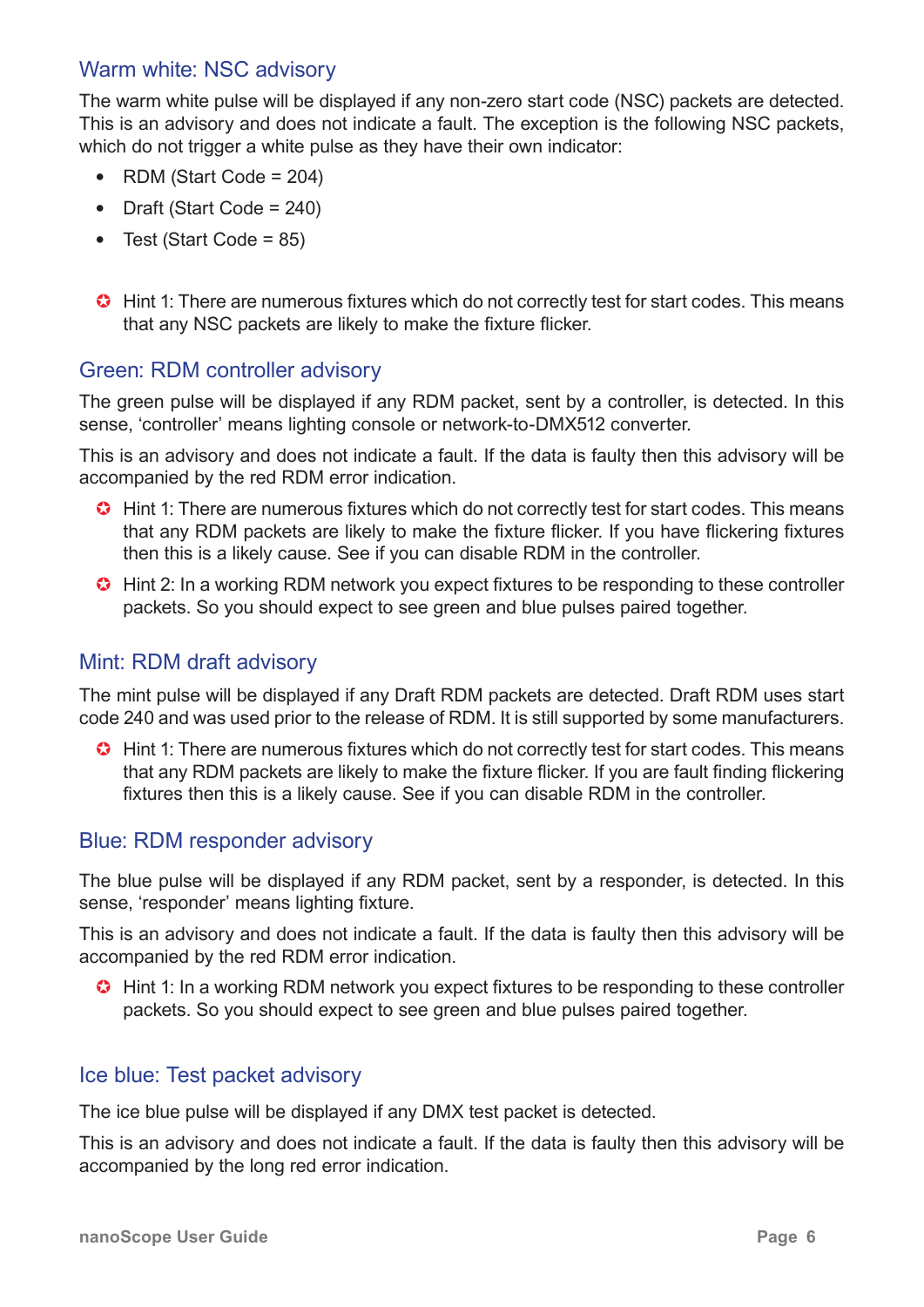Test packets are a special packet comprising all 513 slots set to a value of 85. The value 85 corresponds to an alternating bit pattern which creates the highest frequency DMX512 data. Test instruments such as Micro-Scope 3a can generate continuous streams of test packets. nanoScope can then be used to monitor for good or bad data at different points in the DMX512 distribution system.

nanoScope will register an error if the test packet contains any slot at a value other than 85 or if there are less than 512 data slots in the packet.

- **G** Hint 1: To stress-test a DMX512 distribution system use Micro-Scope 3a in place of the lighting console to generate test packet data. nanoScope can then be plugged into each outlet in the system to check the output.
- **G** Hint 2: Failure on test packets can be caused by bad cable connections and low quality or inappropriate cable (such as microphone cable).

# **Note on mis-wired connectors**

Unfortunately the error checking built into DMX512 is very limited. This means that a mis-wired cable can result in packets that are close to valid.

A very common mis-wire is swapping pins 2 and 3. nanoScope will display this as a combination of Break error, MaB error, Framing error and NSC (non-zero start code) advisory.

# **Analysis mode hints chart**